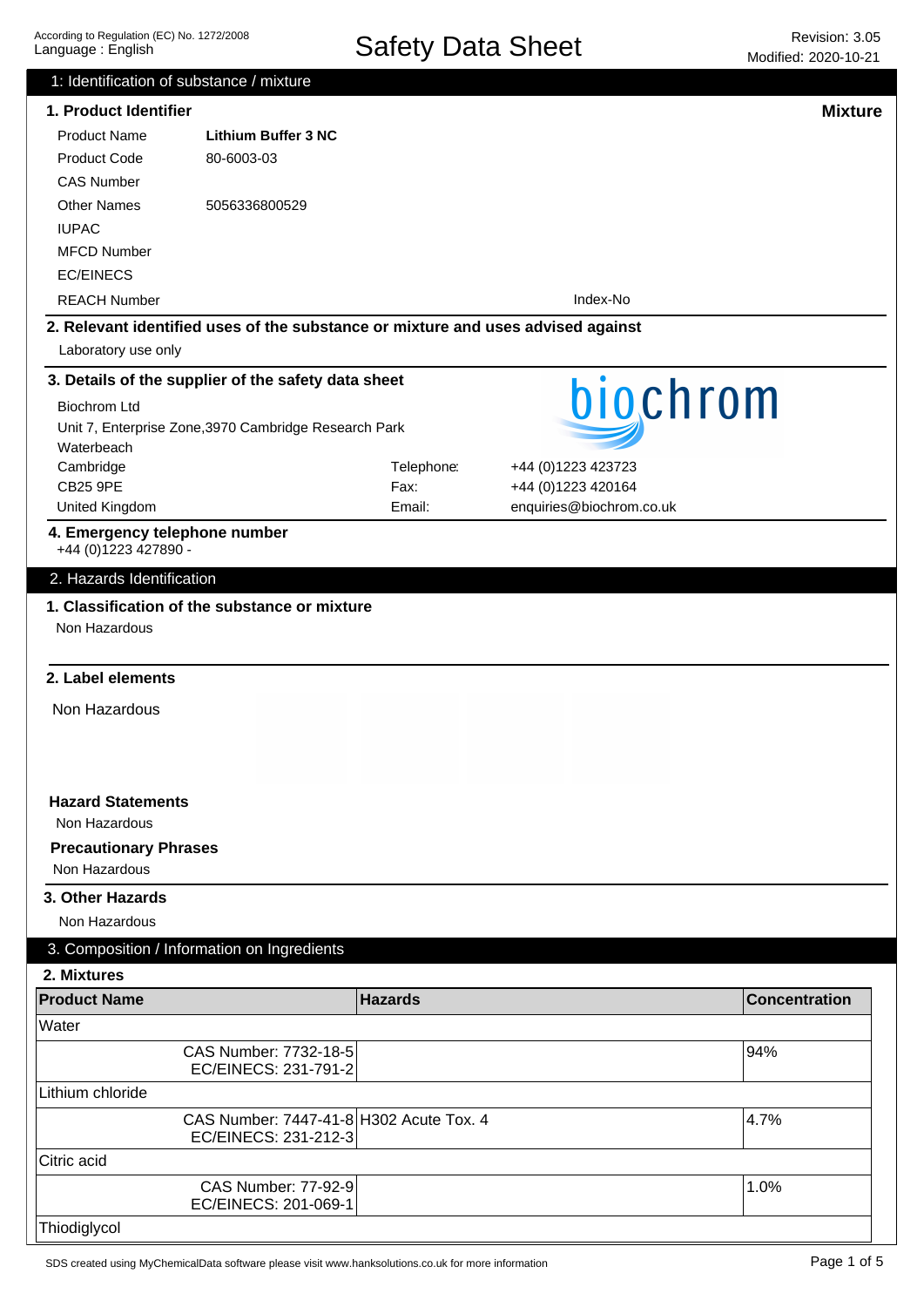# Safety Data Sheet Revision: 3.05

| Language: English                                                     |                                                                                                    | <b>Salely Dala Sileel</b>                                                                                             | Modified: 2020-10-21 |  |
|-----------------------------------------------------------------------|----------------------------------------------------------------------------------------------------|-----------------------------------------------------------------------------------------------------------------------|----------------------|--|
|                                                                       | CAS Number: 111-48-8<br>EC/EINECS: 203-874-3                                                       |                                                                                                                       | 0.2%                 |  |
| Phenol                                                                |                                                                                                    |                                                                                                                       |                      |  |
|                                                                       | CAS Number: 108-95-2<br>EC/EINECS: 203-632-7                                                       |                                                                                                                       | 0.1%                 |  |
| 4. First Aid Measures                                                 |                                                                                                    |                                                                                                                       |                      |  |
|                                                                       | 1. Description of first aid measures                                                               |                                                                                                                       |                      |  |
| <b>Skin Contact</b>                                                   | Wash immediately with plenty of soap and water.                                                    |                                                                                                                       |                      |  |
| <b>Eye Contact</b>                                                    | Rinse opened eye for several minutes under running water.                                          |                                                                                                                       |                      |  |
| Ingestion                                                             | Do not induce vomiting.<br>Wash out mouth with water.<br>Consult a doctor.                         |                                                                                                                       |                      |  |
| Inhalation                                                            | Supply fresh air; consult a doctor in case of complaints.                                          |                                                                                                                       |                      |  |
|                                                                       | 2. Most important symptoms and effects                                                             |                                                                                                                       |                      |  |
| There may be irritation and redness.                                  |                                                                                                    |                                                                                                                       |                      |  |
|                                                                       | 3. Indication of any immediate medical attention                                                   |                                                                                                                       |                      |  |
| No additional measures required                                       |                                                                                                    |                                                                                                                       |                      |  |
|                                                                       |                                                                                                    |                                                                                                                       |                      |  |
| 5. Firefighting measures                                              |                                                                                                    |                                                                                                                       |                      |  |
| 1. Extinguishing Media                                                |                                                                                                    |                                                                                                                       |                      |  |
| Suitable                                                              |                                                                                                    | Suitable extinguishing media for surrounding fire should be used.                                                     |                      |  |
| Unsuitable                                                            | <b>NA</b>                                                                                          |                                                                                                                       |                      |  |
|                                                                       | 2. Special Hazards arising from the substance or mixture                                           |                                                                                                                       |                      |  |
| <b>NA</b>                                                             |                                                                                                    |                                                                                                                       |                      |  |
| 3. Advice for Fire Fighters                                           |                                                                                                    |                                                                                                                       |                      |  |
| protective gear                                                       |                                                                                                    | As in any fire, wear self-contained breathing apparatus pressure-demand, MSHA/NIOSH (approved or equivalent) and full |                      |  |
| 6. Accidental Release Measures                                        |                                                                                                    |                                                                                                                       |                      |  |
| 1. Personal Precautions                                               |                                                                                                    |                                                                                                                       |                      |  |
|                                                                       | Refer to section 8 of SDS for personal protection details.                                         |                                                                                                                       |                      |  |
| <b>2. Environmental Precautions</b>                                   |                                                                                                    |                                                                                                                       |                      |  |
|                                                                       | Do not discharge into drains or rivers.<br>Do not allow to enter sewers / surface or ground water. |                                                                                                                       |                      |  |
| 3. Methods & Materials                                                |                                                                                                    |                                                                                                                       |                      |  |
| Absorb into dry earth or sand.<br>Mix with sand or vermiculite.       |                                                                                                    | Transfer to a closable, labelled salvage container for disposal by an appropriate method.                             |                      |  |
|                                                                       | 4. Preventing the occurrence of secondary hazards.                                                 |                                                                                                                       |                      |  |
| None                                                                  |                                                                                                    |                                                                                                                       |                      |  |
| 7. Handling and Storage                                               |                                                                                                    |                                                                                                                       |                      |  |
| 1. Personal Precautions                                               |                                                                                                    |                                                                                                                       |                      |  |
| Safe Handling                                                         |                                                                                                    | Ensure there is sufficient ventilation of the area.                                                                   |                      |  |
| Protection against<br>No special requirements<br>explosions and fires |                                                                                                    |                                                                                                                       |                      |  |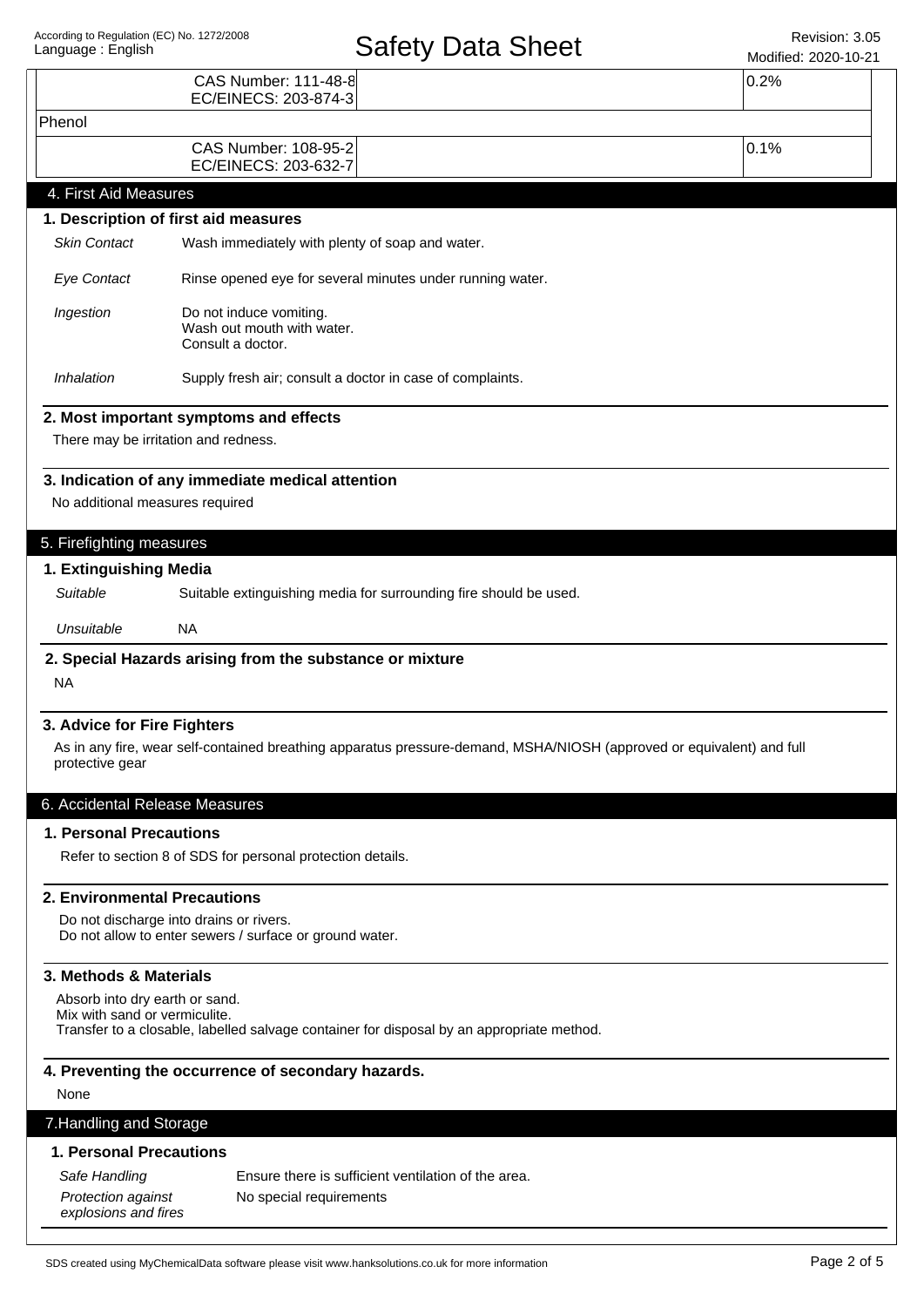Safety Data Sheet Revision: 3.05

# **2. Conditions for safe storage, including any incompatibilities**

| Managing Storage Risks  | Store in cool, well ventilated area.<br>Keep container tightly closed.<br>Keep away from direct sunlight. |
|-------------------------|-----------------------------------------------------------------------------------------------------------|
| <b>Storage Controls</b> | No special requirements                                                                                   |
| Maintaining Integrity   | No special requirements                                                                                   |
| Other advice            | No further information available.                                                                         |

# **3. Specific End Uses**

For laboratory use only. To be used with Biochrom Amino Acid Analyzers.

# 8. Exposure Controls/Personal Protection

# **1. Control Parameters**

No Data Available

| 2. Exposure Controls                       |                                                                        |
|--------------------------------------------|------------------------------------------------------------------------|
| General protective and<br>hygiene measures | The standard precautionary measures should be adhered to when handling |
| <b>Engineering measures</b>                | Ensure there is sufficient ventilation of the area.                    |
| Eye / Face Protection                      | Safety Glasses.                                                        |
| Hand protection                            | Nitrile gloves.                                                        |
| Respiratory protection                     | Respiratory protection not required.                                   |
| <b>Skin protection</b>                     | Protective clothing.                                                   |
| Other personal protection<br>advice        | No data.                                                               |

# 9. Physical and Chemical Properties

## **1. Physical and Chemical Properties**

| Appearance                                   | Liquid            |
|----------------------------------------------|-------------------|
| Odour                                        | Slightly phenolic |
| Odour threshold                              | No Data Available |
| PH                                           | 3.15              |
| Melting point / Freezing point               | No Data Available |
| Initial boiling point and boiling range      | No Data Available |
| Flash point                                  | No Data Available |
| Evaporation rate                             | No Data Available |
| Flammability(solid,gas)                      | No Data Available |
| Upper/lower flammability or explosive limits | No Data Available |
| Vapour pressure                              | No Data Available |
| Vapour density                               | No Data Available |
| Relative density                             | 1.010g/mL         |
| Solubility(ies):                             | Water soluble     |
| Partition coefficient: n-octanol/water       | No Data Available |
| Auto-ignition temperature                    | No Data Available |
| Decomposition temperature                    | No Data Available |
| Viscosity                                    | No Data Available |
| <b>Explosive properties</b>                  | No Data Available |
| Oxidising properties                         | Not oxidising     |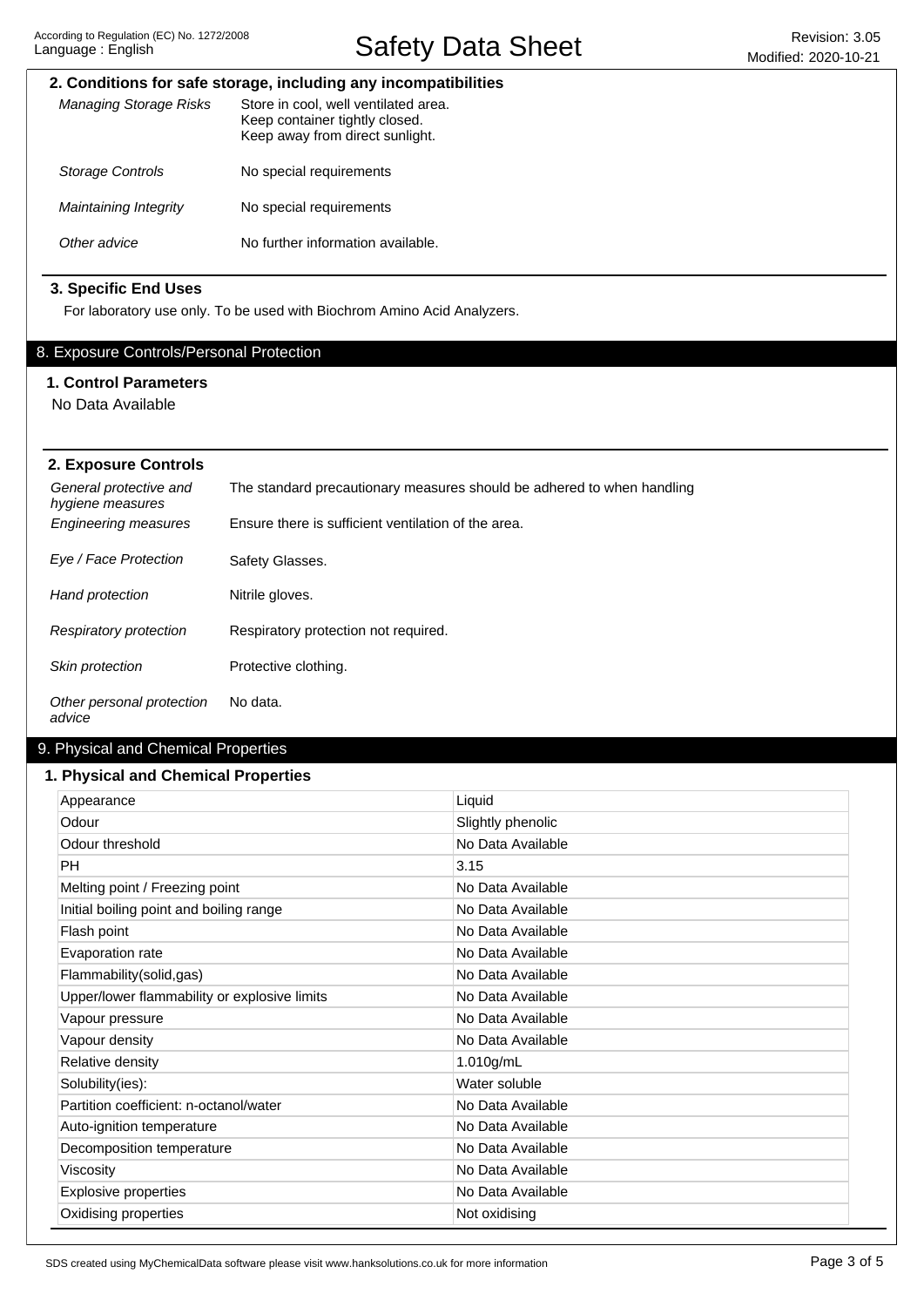## **2. Other Information**

No additional information available

# 10. Stability and Reactivity

## **1. Reactivity**

No unusual reactivity

## **2. Stability**

Stable at room temperature.

## **3. Possibility of Hazardous Reactions**

No hazardous reactions known.

# **4.Conditions to Avoid**

Direct Sunlight.

## **5. Incompatible Materials**

Oxidising agents.

#### **6. Hazardous Decomposition Products**

In combustion emits toxic fumes.

## 11. Toxicology information

| 1. Information                       |                          |
|--------------------------------------|--------------------------|
| <b>Acute Toxicity</b>                | no data                  |
| Skin corrosion/irritation            | No information available |
| Serious eye<br>Damage/irritation     | No information available |
| Respiratory or skin<br>sensitisation | No information available |
| Germ Cell mutagenicity               | No information available |
| Carcinogenicity                      | No information available |
| Reproductive toxicity                | No information available |
| STOT-single exposure                 | No information available |
| STOT-repeated exposure               | No information available |
| Aspiration hazard                    | No information available |

#### **2. Additional**

To the best of our knowledge the acute and chronic toxicity of this substance is not fully known.

# 12. Ecological Information

#### **1. Toxicity**

No information available

## **2. Persistence and degradability**

No information available

# **3. Bio-Accumulative Potential**

No information available

#### **4. Mobility and Soil**